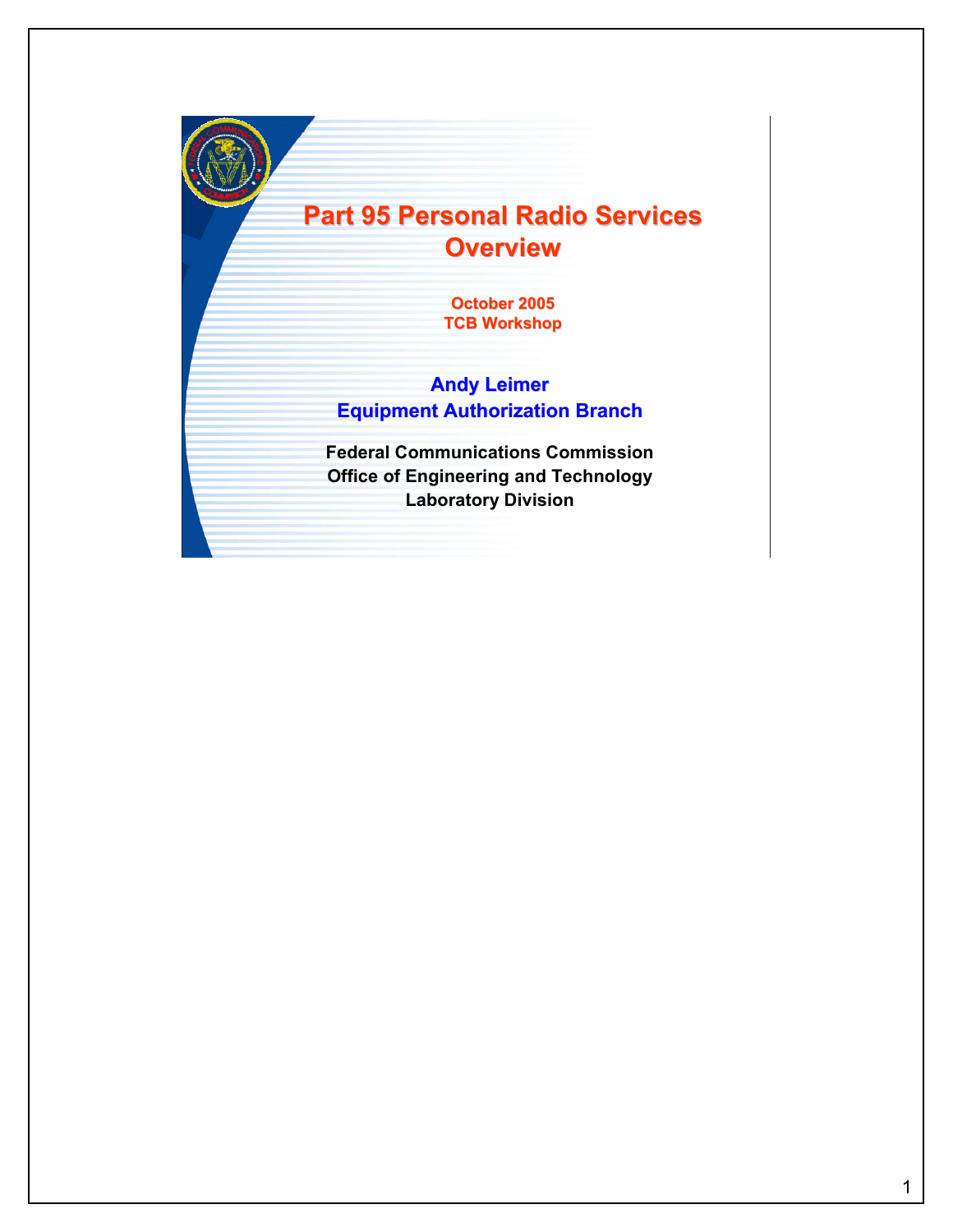

This slide shows an overview of the Subparts of 47 CFR Part 95.

Part 95 is unique in that some of it's Subparts don't require an station license. These Subparts which require equipment approval but not operator license are the family radio service, radio control service, citizens band service and multiuse radio service.

Background of Part 95 is that originally included devices which all required licenses. Over time some of the license requirements were dropped as the technology became more stable. Then some additional subparts were added which required equipment authorization but no licenses.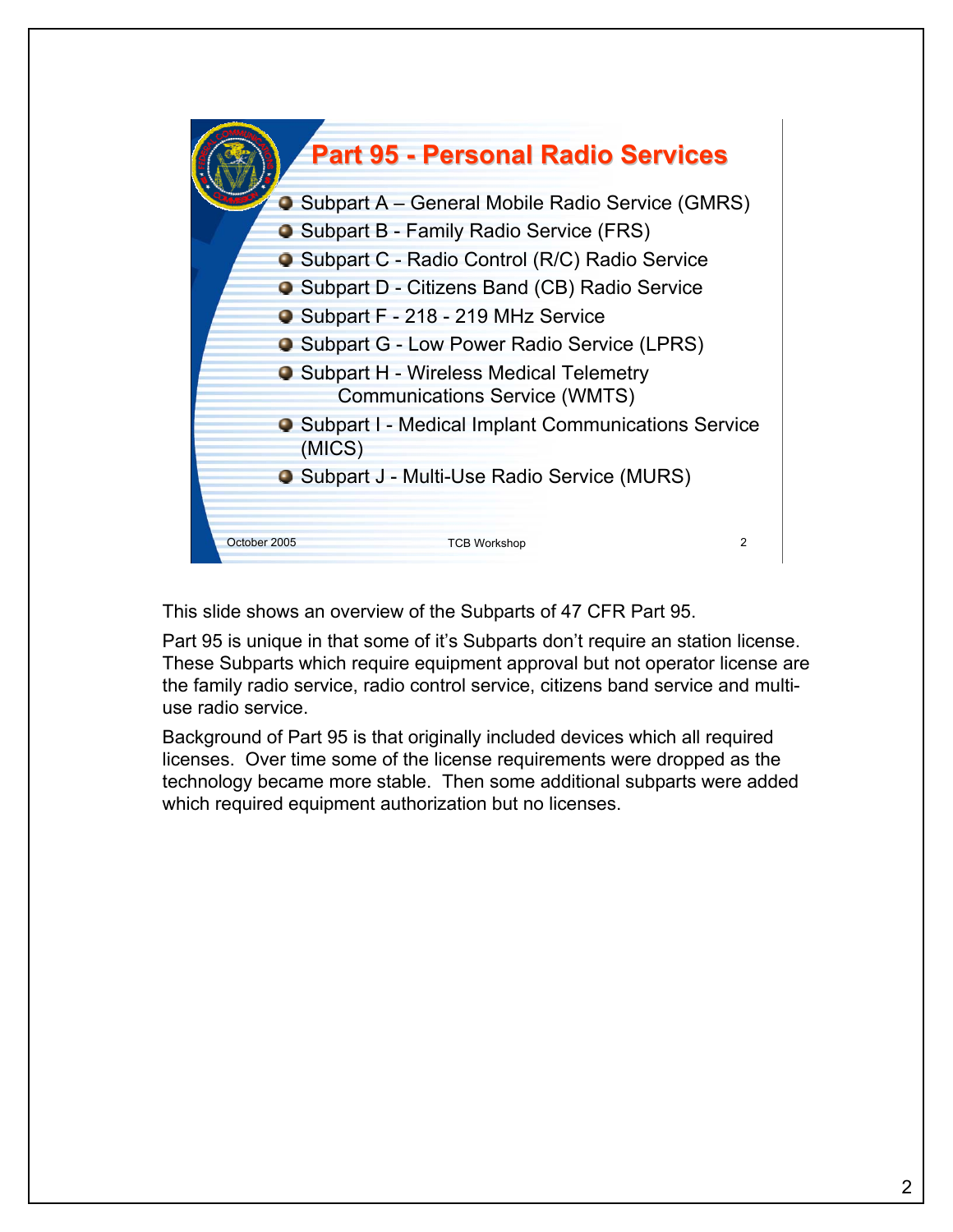

This slide shows an overview of 47 CFR part 95 Subpart A General mobile radio service. An operators license is required to use this equipment. For GMRS Sections 95.29 and 95.621 show available channels.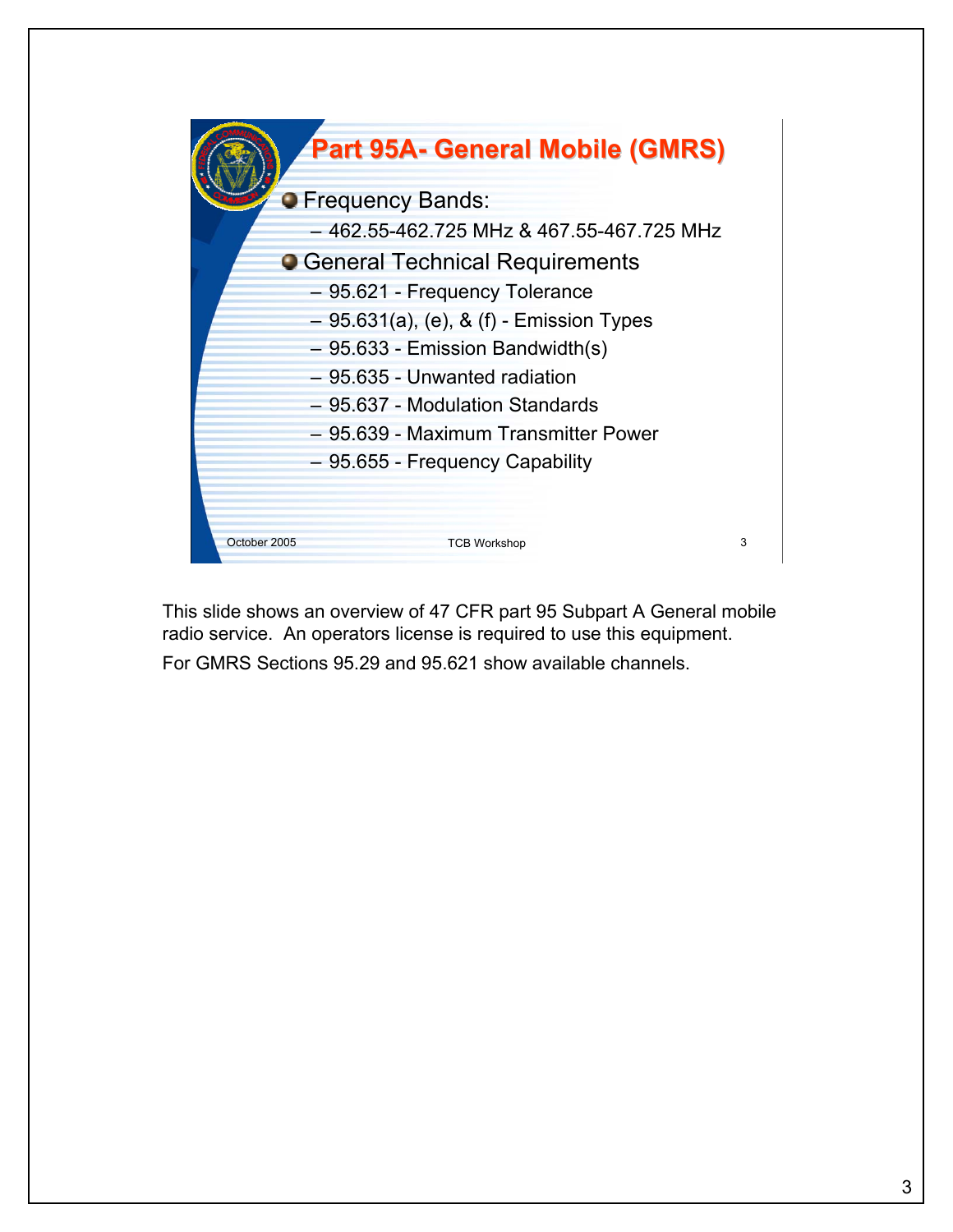|              | <b>Part 95B - Family Radio Service (FRS)</b>      |   |
|--------------|---------------------------------------------------|---|
|              | <b>•</b> Frequency Band:                          |   |
|              | 462.5625-467.7125 MHz                             |   |
|              | 14 Channels (7 of them shared with GMRS)          |   |
|              | <b>O</b> General Technical Requirements           |   |
|              | - 95.193 - Types of Communication (voice/"tones") |   |
|              | - 95.627(b) - Frequency Tolerance                 |   |
|              | - 95.631 - Emission Types                         |   |
|              | - 95.633 - Emission Bandwidth                     |   |
|              | - 95.635 - Unwanted Radiation                     |   |
|              | - 95.637 - Modulation Standards                   |   |
|              | - 95.639 - Maximum Transmitter Power              |   |
|              | - 95.647 - Transmitter Antenna                    |   |
|              | - 95.649 - Power Capability                       |   |
|              |                                                   |   |
| October 2005 | <b>TCB Workshop</b>                               | 4 |

This slide shows an overview of 47 CFR Part 95 Subpart B Family Radio Service. An operator license is not required for the operation of this equipment.

For FRS units sections 95.627(a) shows available channels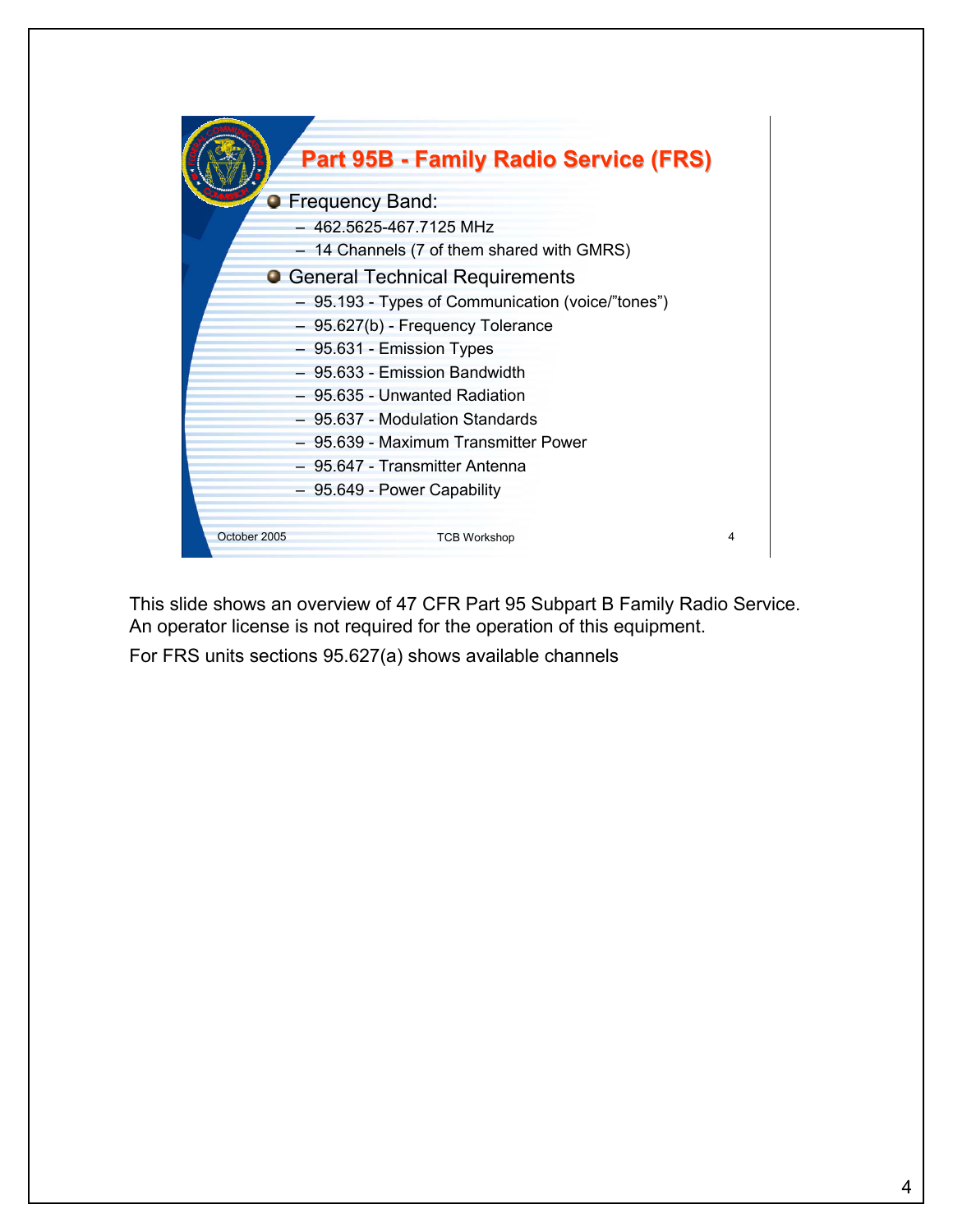

New rules for FRS per docket FCC 03-26 allowing GPS data transmission. Previously only voice transmission is allowed.

47 CFR Part 95 Subpart C is the Radio Control Radio Service. No operator license is required to use this type of equipment.

For the R/C service sections 95.207 and 95.623 address the available channels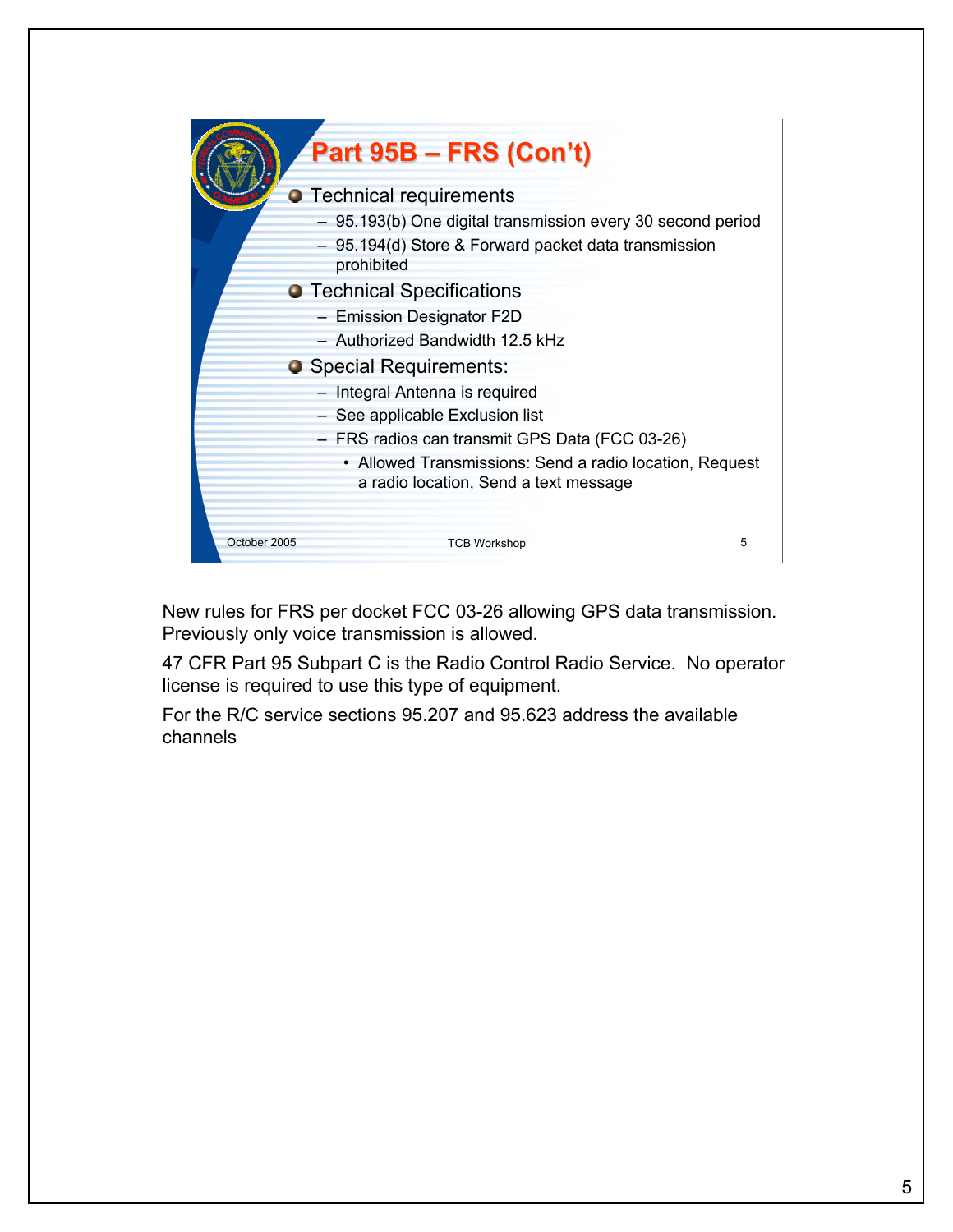

The types of equipment that are permitted to be used in combination with FRS equipment is defined by the Wireless Technology Bureau therefore it is recommended checking with FCC Lab before issuing a grant for a combo device.

UHF 456-468 MHz combo not allowed because of complex issue related to the frequencies in question being shared between Part 80 and Part 90 and the potential for mis-use.

Due to the power differences between services the RF exposure requirements are different. Due to the potential different user groups, FRS are used by anyone, GMRS can be restricted to trained personnel which allows for higher exposure levels for GMRS

FRS radios must have integral antennas but GMRS don't have this requirement. A combo device FRS/GMRS must have an integral antenna.

Power output for these devices must be limited based on the mode of operation. When operating on FRS channels the maximum power must be 0.5 Watts ERP

Issues related to combining operations of this type are handled by the Wireless Telecommunication Bureau on a case by case basis. Currently FRS/GMRS and FRS/Part 80 VHF(156-163MHz) combos are permitted.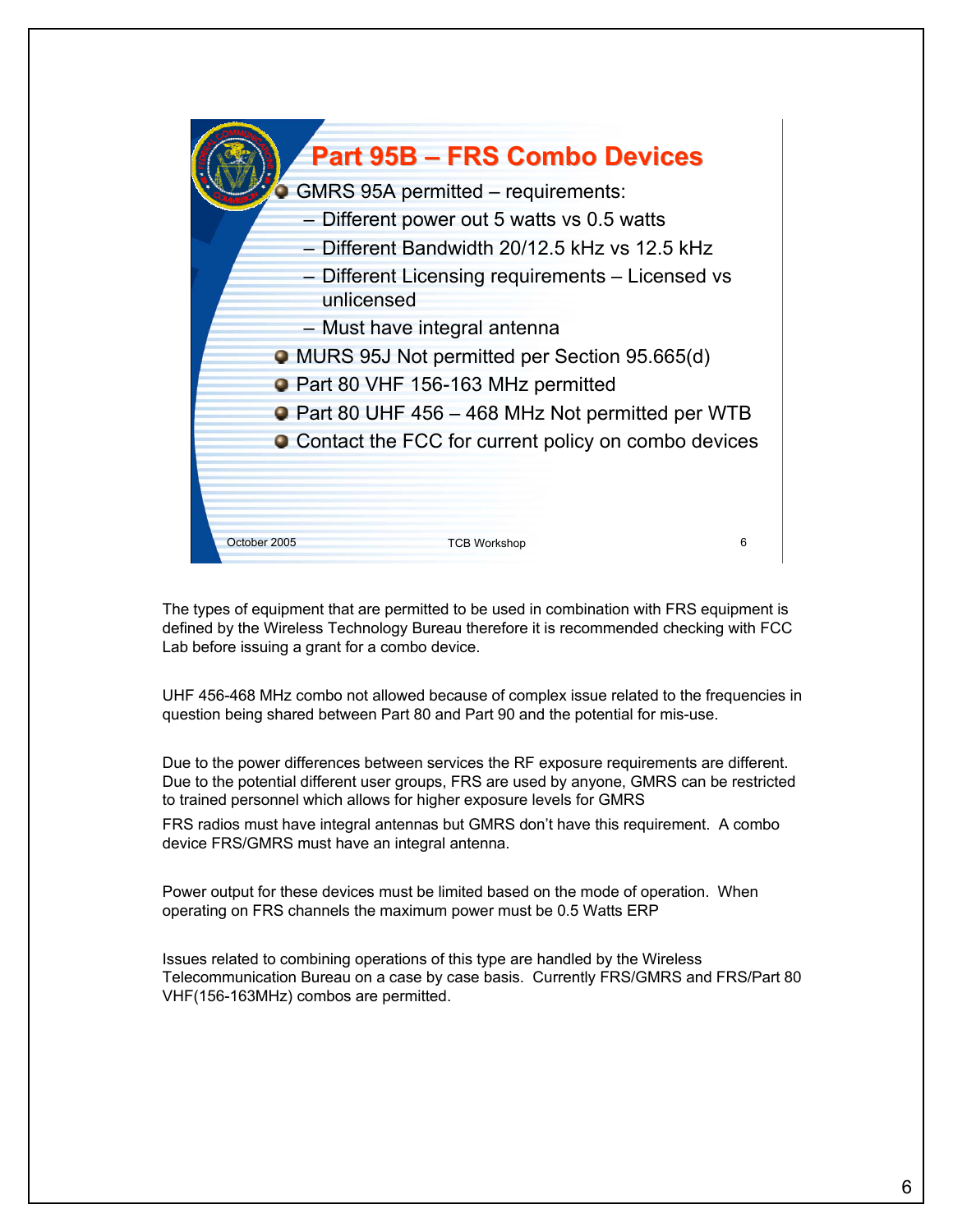|              | Part 95C - Radio Control Service (R/C)                                                                                                                                                                                                                                                                                                                                                                                                                                |   |
|--------------|-----------------------------------------------------------------------------------------------------------------------------------------------------------------------------------------------------------------------------------------------------------------------------------------------------------------------------------------------------------------------------------------------------------------------------------------------------------------------|---|
|              | <b>Frequency Bands:</b><br>$-26.995 - 27.255$ MHz<br>$-72.01 - 72.99$ MHz<br>$-75.41 - 75.99$ MHz<br>• General Technical Requirements:<br>- 95.623 - Frequency Tolerance<br>- 95.631 - Emission Types<br>$-95.633$ - Emission Bandwidth<br>- 95.635 - Unwanted Radiation<br>- 95.639 - Maximum Transmitter Power<br>- 95.645 - Control Accessibility (Crystals)<br>- 95.647 - Transmitter Antenna<br>- 95.649 - Power Capability<br>95.651 - Crystal Control Required |   |
| October 2005 | <b>TCB Workshop</b>                                                                                                                                                                                                                                                                                                                                                                                                                                                   | 7 |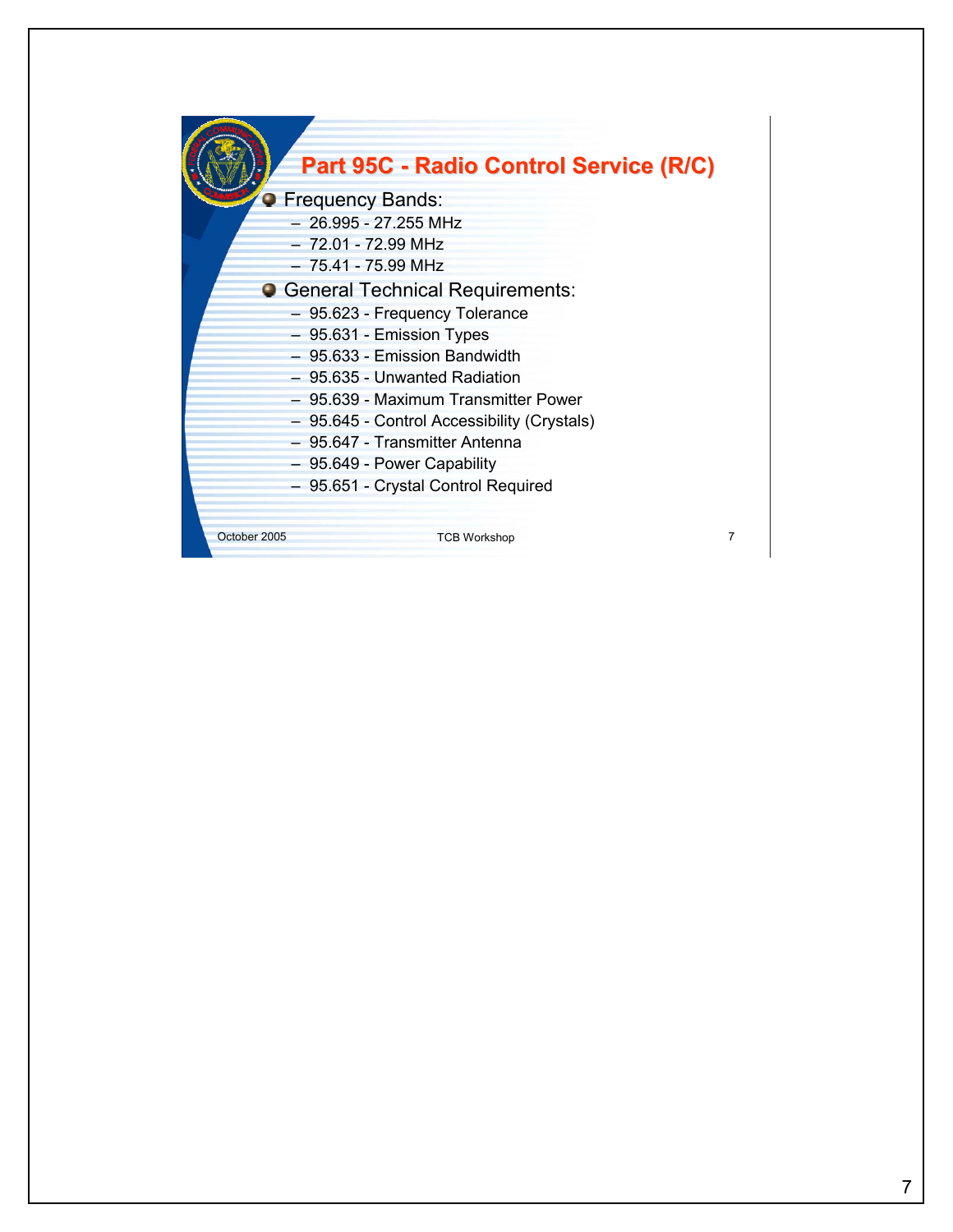## **Part 95C – R/C Service (con't)**

**O** Special Requirements:

- Integral Antenna required
- External crystal access prohibited
- **O Radio Control Service Crystals** 
	- Crystal Control Per 95.645(b), plug in crystals may not be accessible by the end user
	- Crystal Access Per 95.645(b), application must contain statement about accessibility of crystal
	- Use Grant Note RC

October 2005 TCB Workshop 8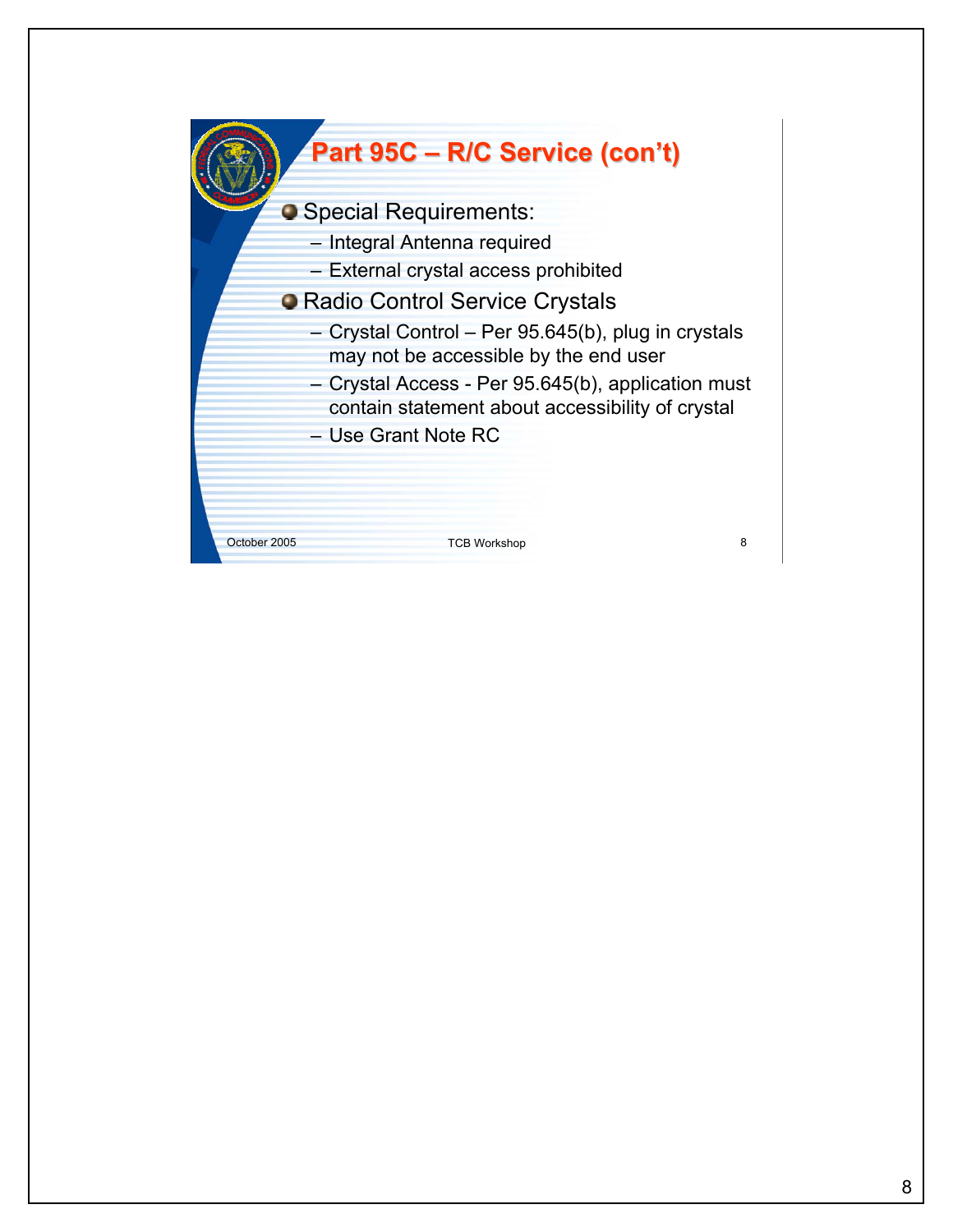| Part 95D - Citizens Band Radio Service (CB) |   |
|---------------------------------------------|---|
| <b>O</b> Frequency Band:                    |   |
| $-26.965 - 27.405$ MHz                      |   |
| • General Technical Requirements:           |   |
| - 95.625(b) - Frequency Tolerance           |   |
| - 95.631 - Emission Types                   |   |
| - 95.633 - Emission Bandwidth               |   |
| - 95.635 - Unwanted Radiation               |   |
|                                             |   |
|                                             |   |
|                                             |   |
|                                             |   |
| October 2005<br><b>TCB Workshop</b>         | 9 |

47 CFR Part 95 Subpart D is the Citizens Band Radio Service. No operators license is required to use CB equipment.

For the CB service sections 95.407 and 95.625 address available channels. Additional information about 95.631 emission types is available in 95.412 and 95.413.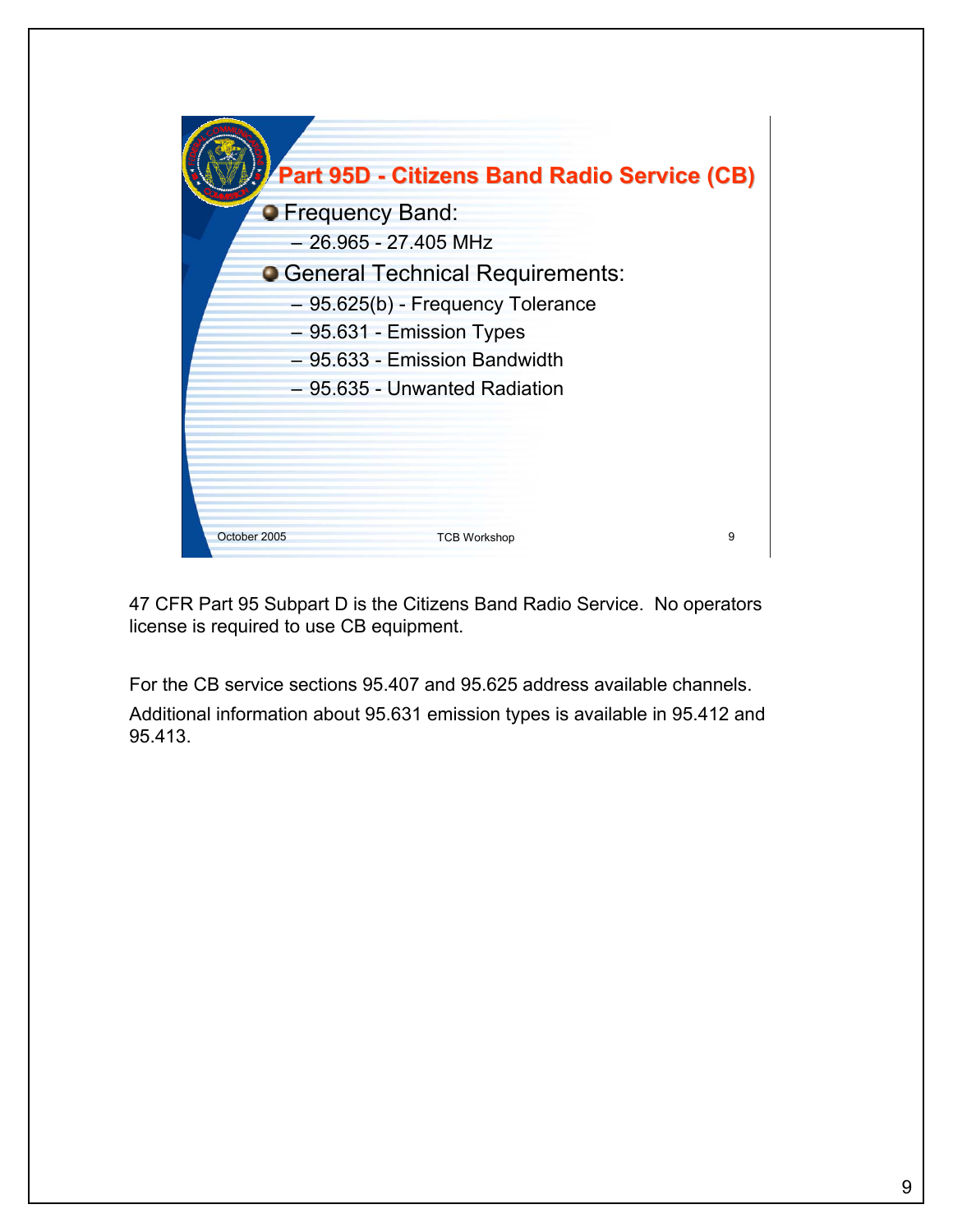

Power requirements are also addressed in 95.410 and 95.411.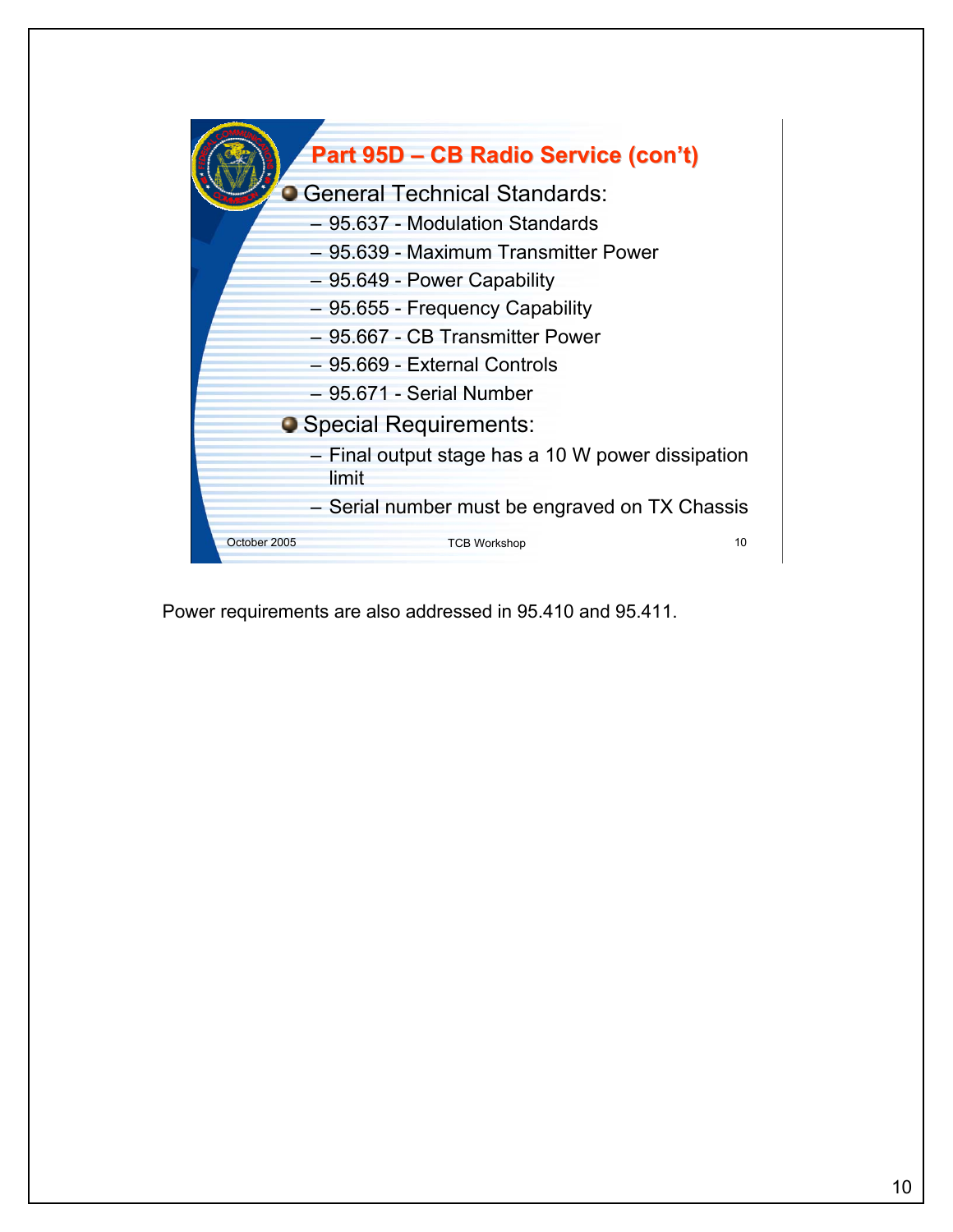

47 CFR Part 95 Subpart F contains the 218-219 MHz band.

The 218-219 MHz band was formerly known as the Interactive Video and Data Service. Operation in this band requires a license.

This is an open band for any type of operation which meets the technical requirements.

For more information on this service see the Wireless Telecommunications Bureau rulemaking WT docket 98-169 on the Internet

RTU-Response Transmitter Unit

CTS-Cell Transmitter Station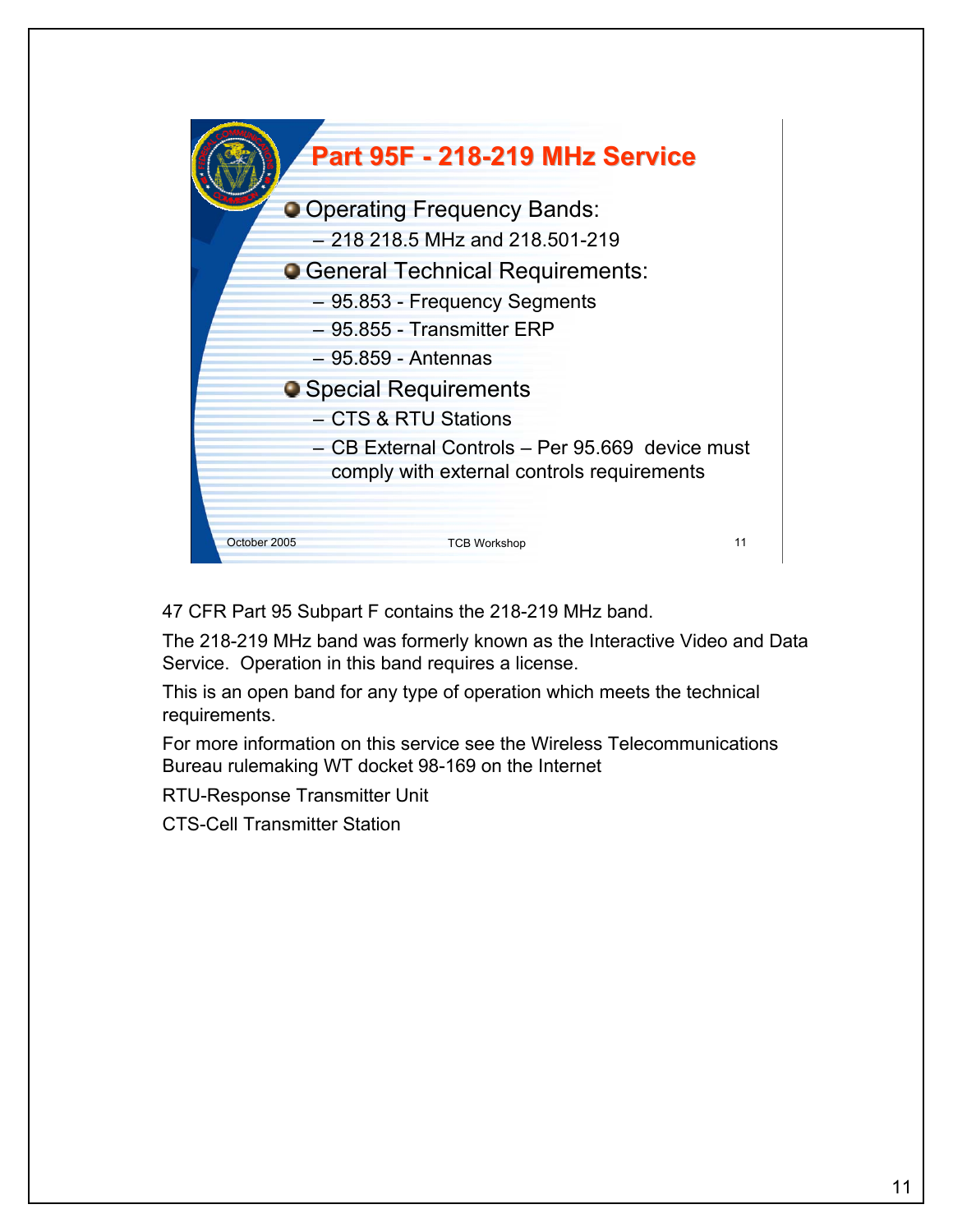

47 CFR Part 95 Subpart G contains the LPRS. An operator license is required to operate in this band.

Operating frequency information is addressed in 95.629

One type of device authorized in this band is hearing aid or auditory assistance devices.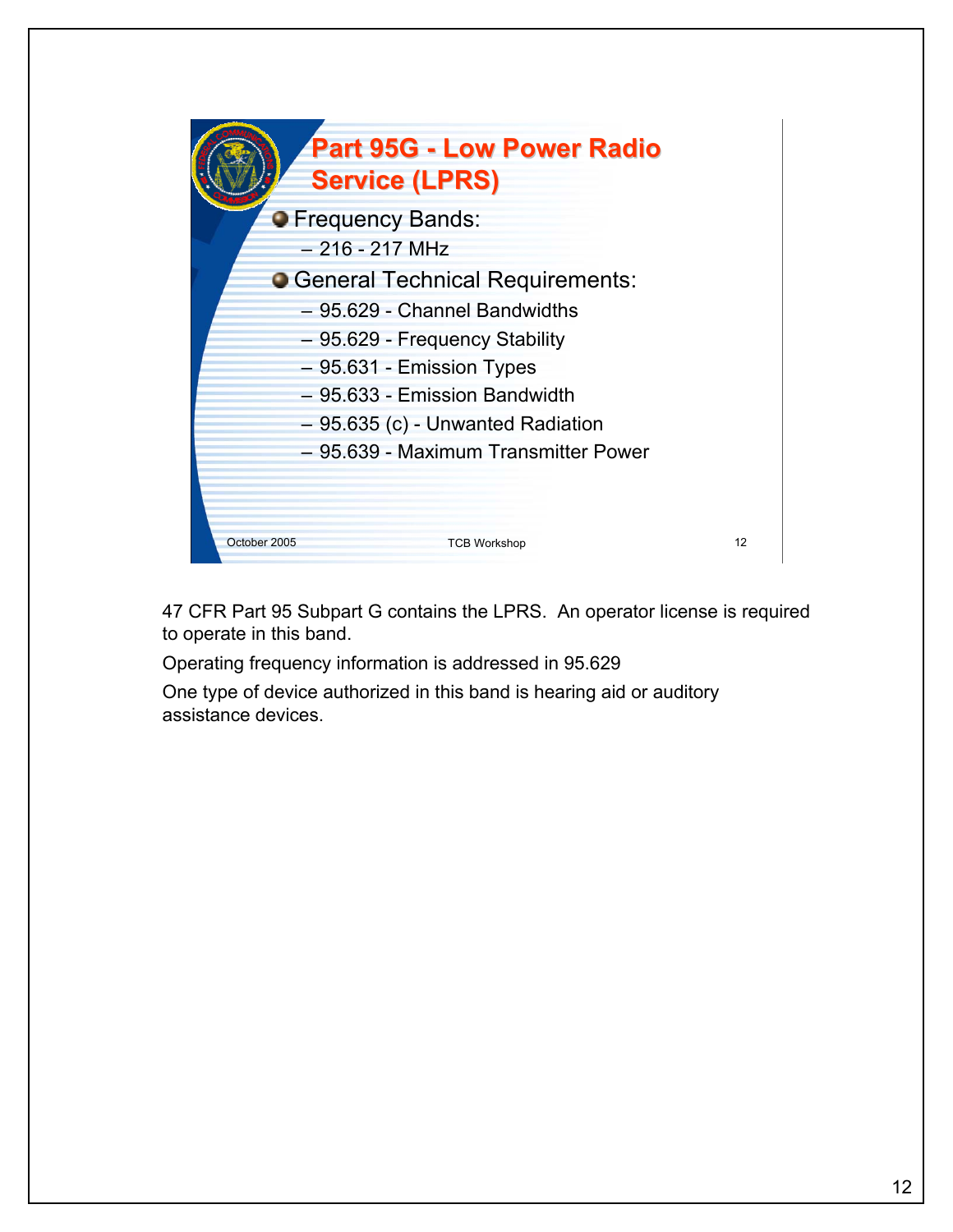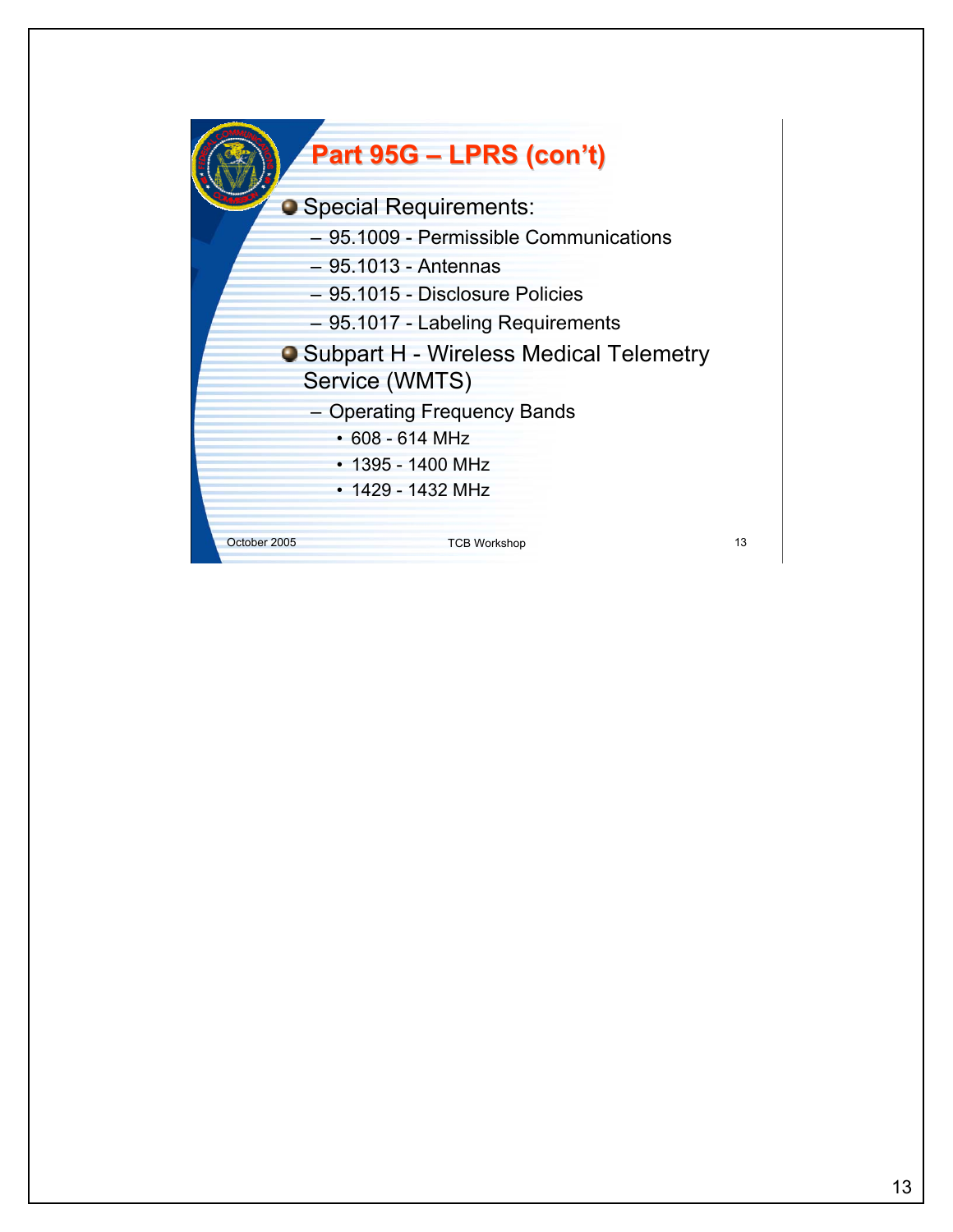

For addition information on the WMTS see ET Docket 99-255 which is a follow up of PR Docket 92-235. ET stands for Office of Engineering and Technology. PR was the Private Radio Bureau which is now part of the Wireless Bureau.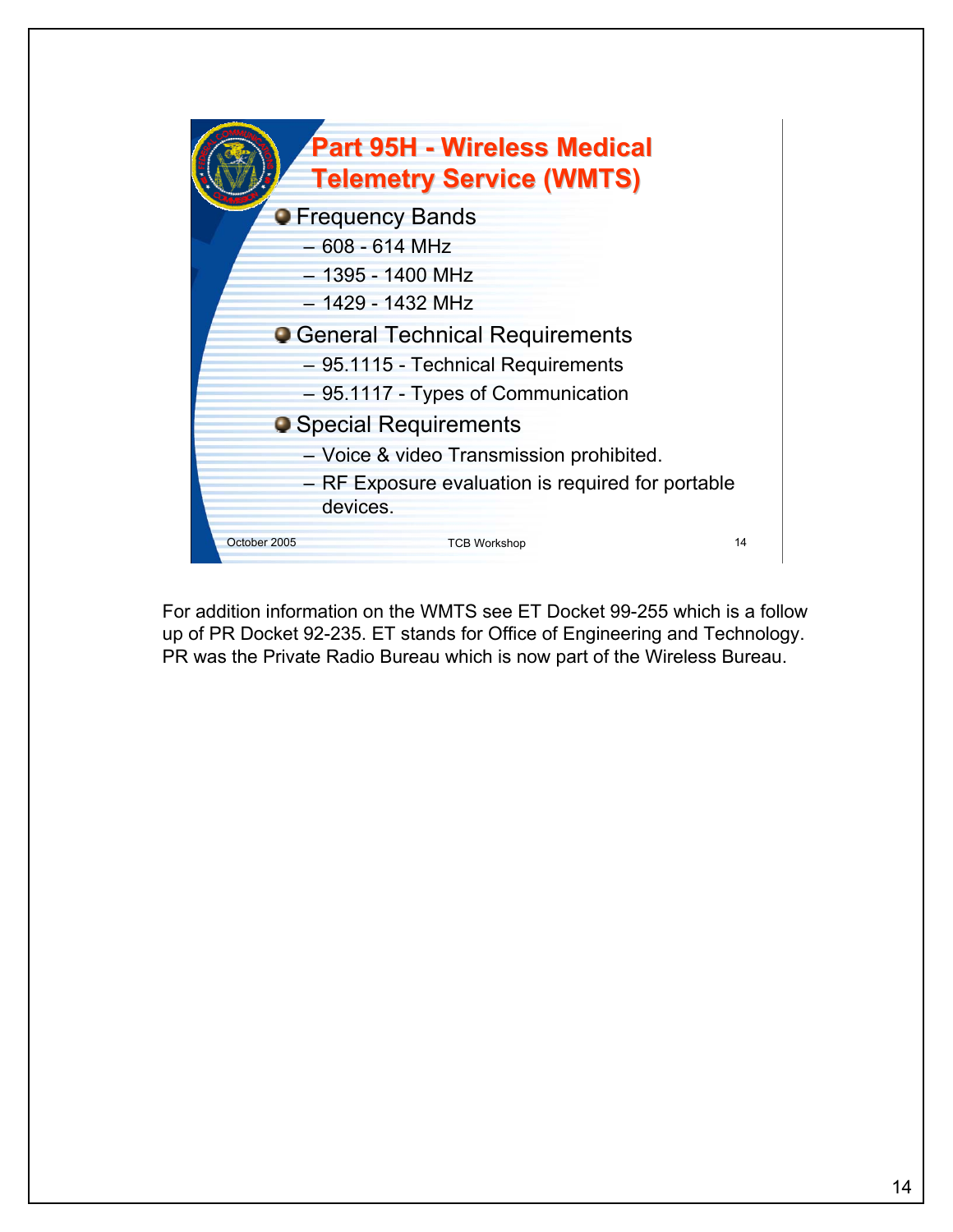

This history behind the confusion with the upper frequency band:

The original band was 1429-1432 MHz. A petition for reconsideration was filed due to some interference issue and the band for most of the US was changed to 1427-1429.5 MHz. An exception of this was allowed for certain areas where the frequencies are shared with Part 90 in specific areas of the country called "carve out" areas. These are listed in 90.259(b)(4). The chart on the next slide shows the band.

95.630 and the allowable field strength limits will be corrected in a future rulemaking.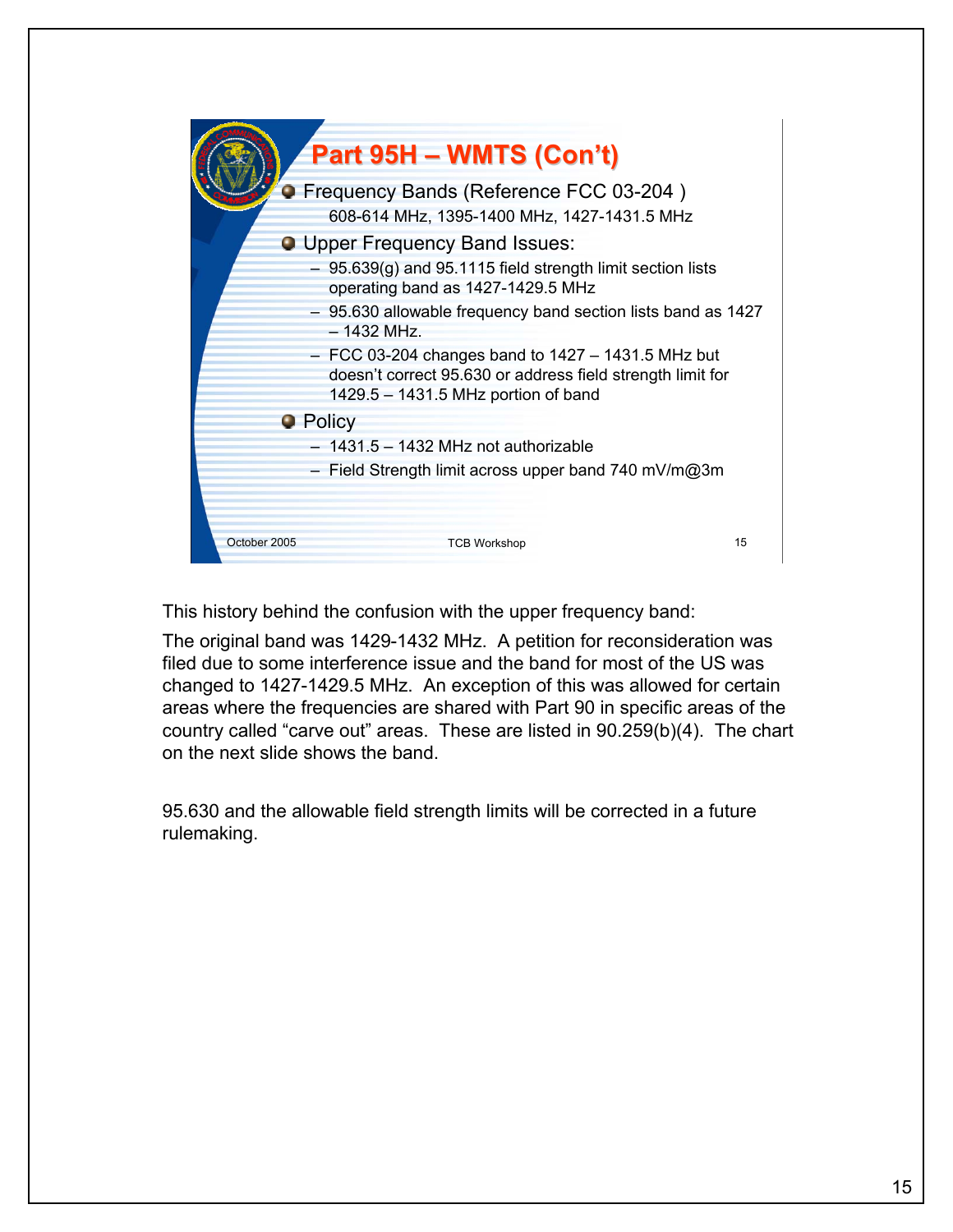

MICS service for devices implanted in body.

95.628 contains requirements for Frequency monitoring for MICS transmitters.

For additional information see WT Docket 99-66

These devices are currently not eligible for TCB approval.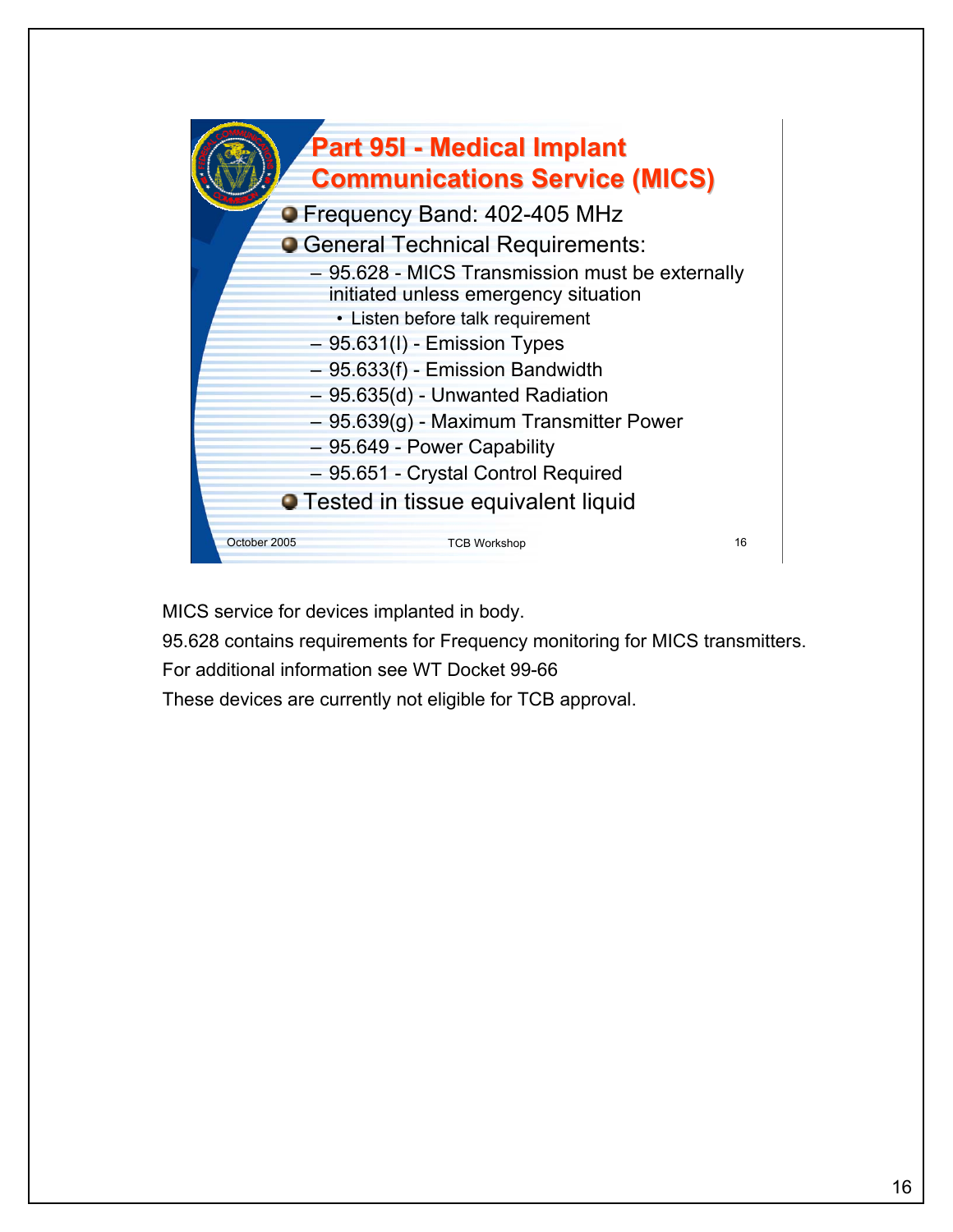|              | Part 95J - Multi-Use Radio Service<br>(MURS)                           |    |
|--------------|------------------------------------------------------------------------|----|
|              | <b>O</b> Permitted Frequencies:                                        |    |
|              | - 151.82, 151.88, 151.94, 154.57, & 154.6 MHz                          |    |
|              | • General Technical Standards:                                         |    |
|              | $-95.631$ - Emission Types                                             |    |
|              | - 95.632 - Operating Frequency, bandwidth, and<br>frequency stability. |    |
|              | - 95.633 - Emission Bandwidth                                          |    |
|              | - 95.635 - Unwanted Radiation                                          |    |
|              | - 95.639 - Maximum Transmitter Power                                   |    |
|              | - 95.649 - Power Capability                                            |    |
|              | - 95.651 - Crystal Control required                                    |    |
| October 2005 | <b>TCB Workshop</b>                                                    | 17 |

The MURS service is a private, two way, short distance voice, data or image communications service for personal or business use.

Maximum Power for MURS equipment is 2 watts. Initially this power output was ERP but a recent rule making FCC02-139 changed this to a conducted limit and also prohibited the filing of combination FRS devices.

The frequencies in this service were formerly in Part 90 but moved to part 95 when the licensing requirement was eliminated.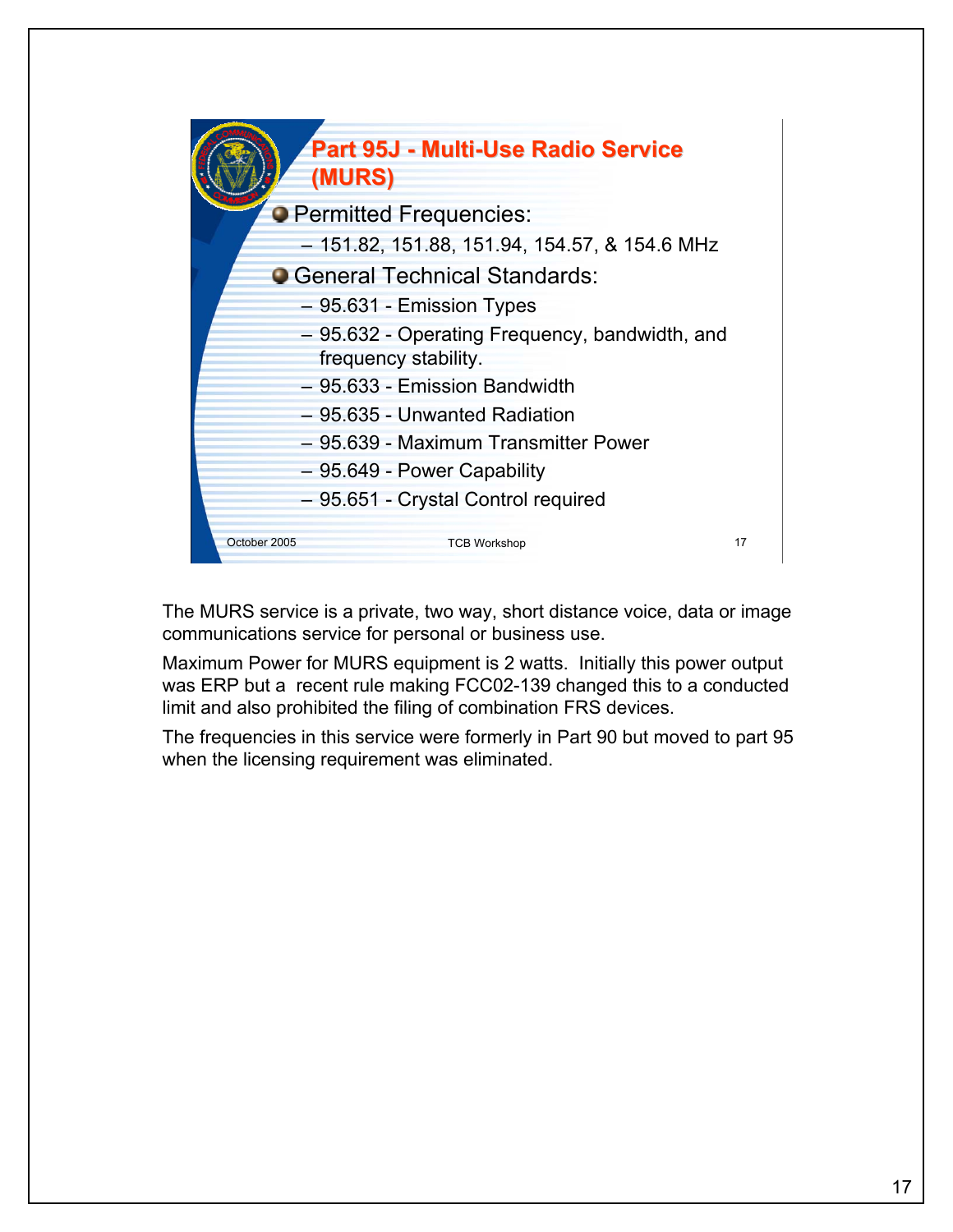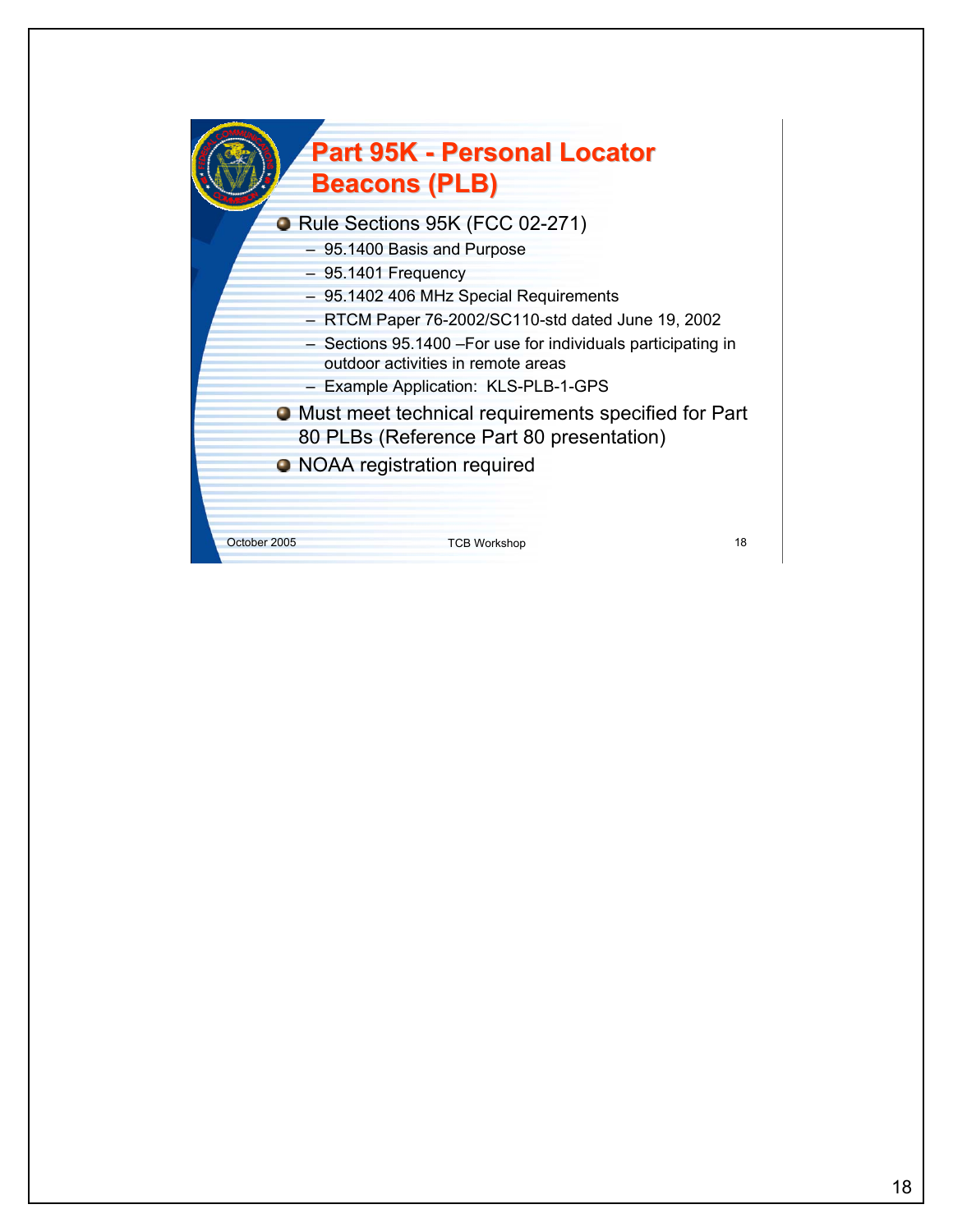

Grant Condition for Part 97/Part 87 VHF devices:

This device is for a combination amateur (Part 97) and Aviation (Part 87) device. The holder of this certificate will market this radio only to the aviation community including licensed pilots, aircraft owners, other Aeronautical Radio licensees, and other legitimate members of the aviation industry, and to vendors for such customers, through aeronautical marketing and distribution outlets such as websites, magazines and catalogues intended primarily for such audience.